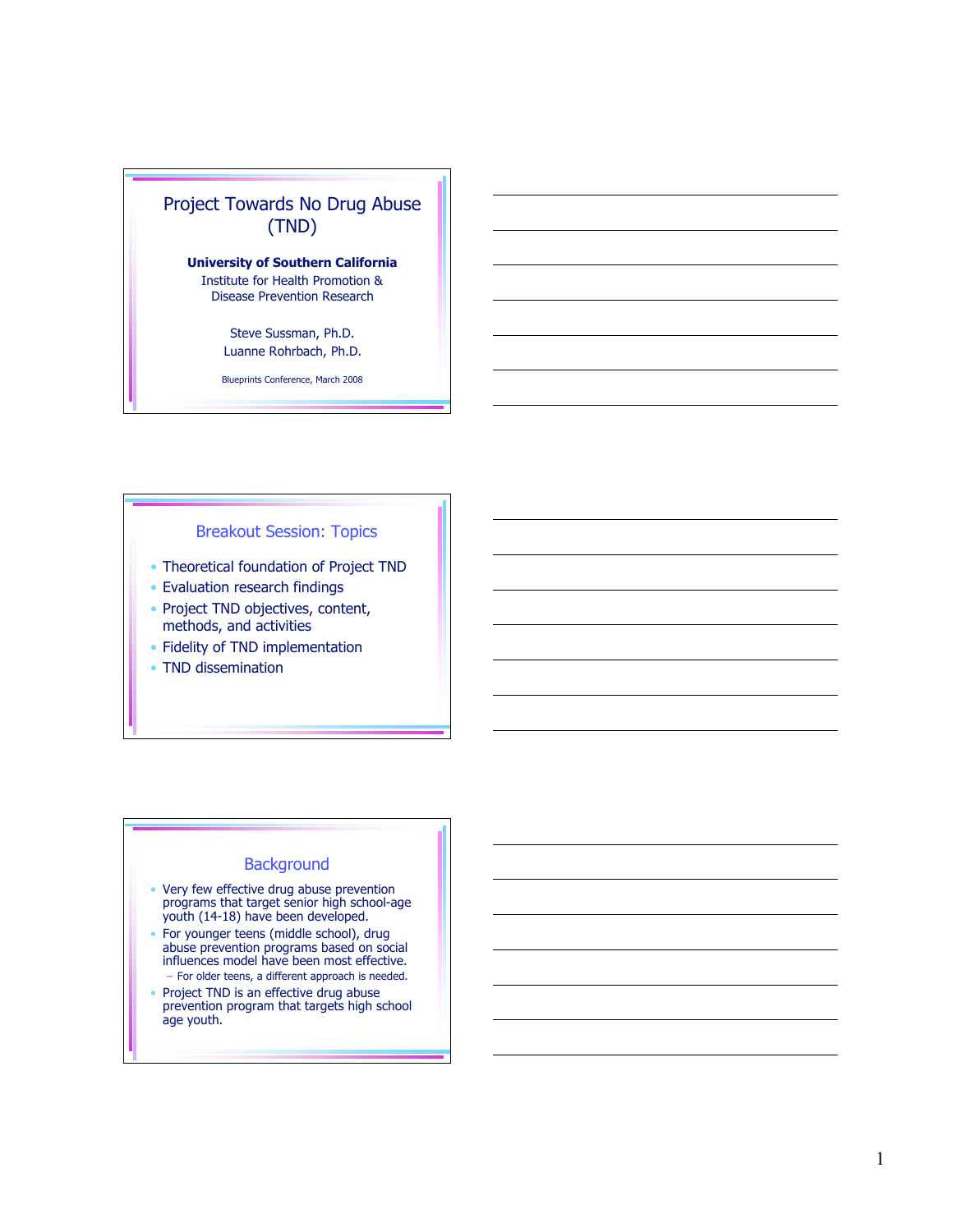

- Maryland Blueprints
- U.S. Department of Defense

Project TND Model and Theory



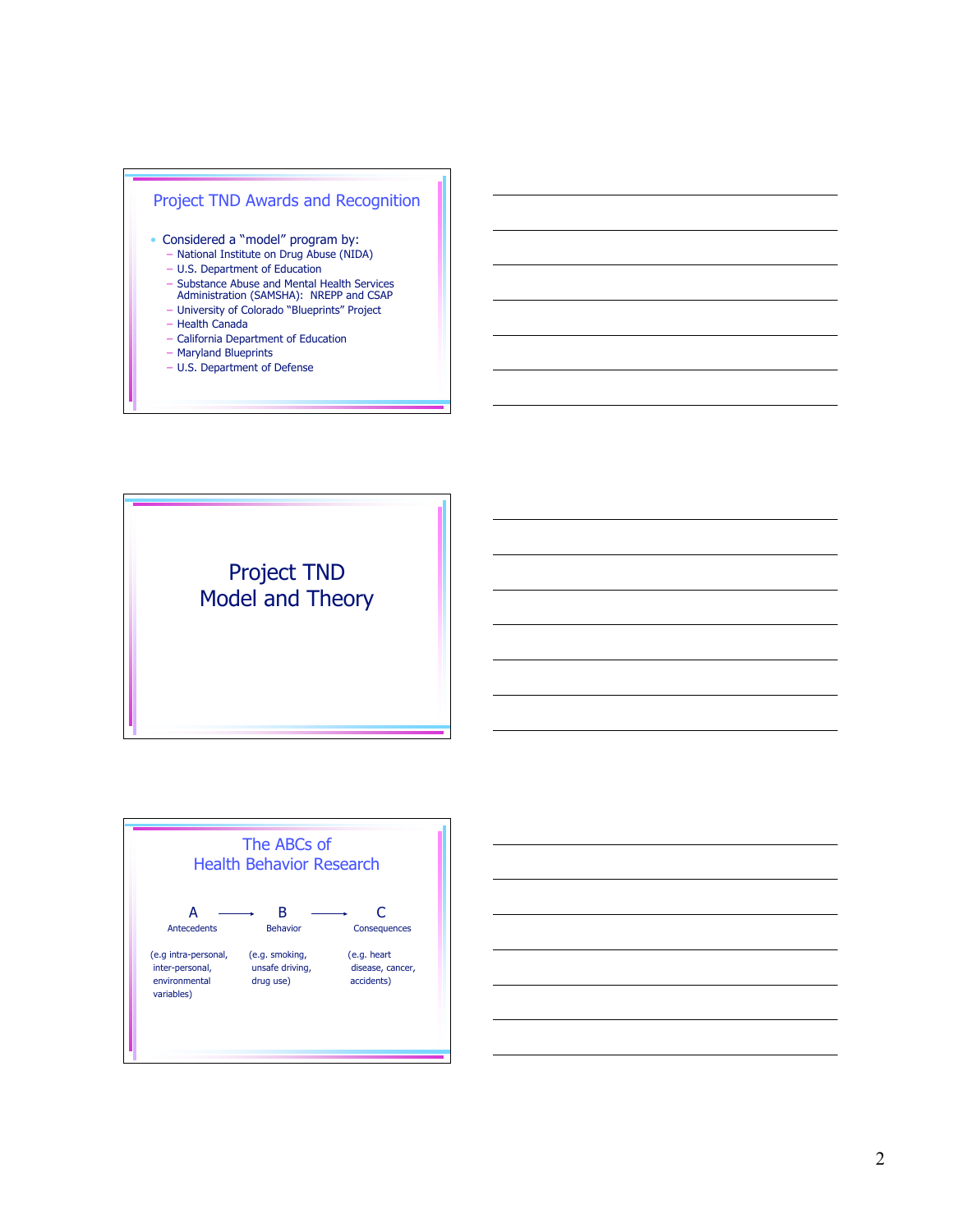



### **Motivation**

In TND lessons (#2, 3, 8, 11), students:

- Examine their beliefs and perspectives
- Examine their ambivalence about drug use
- Clarify what kind of person they are and what they value
- Resolve self arguments

# Behavioral Skills

- Youth at high risk for drug abuse lack:
	- Self-control skills
	- Anger management skills
	- Pro-social listening and conversation skills
- Instruction in behavioral skills facilitates:
	- Bonding to variety of peer groups
	- Ability to seek social support when needed
	- Coping with stressful situations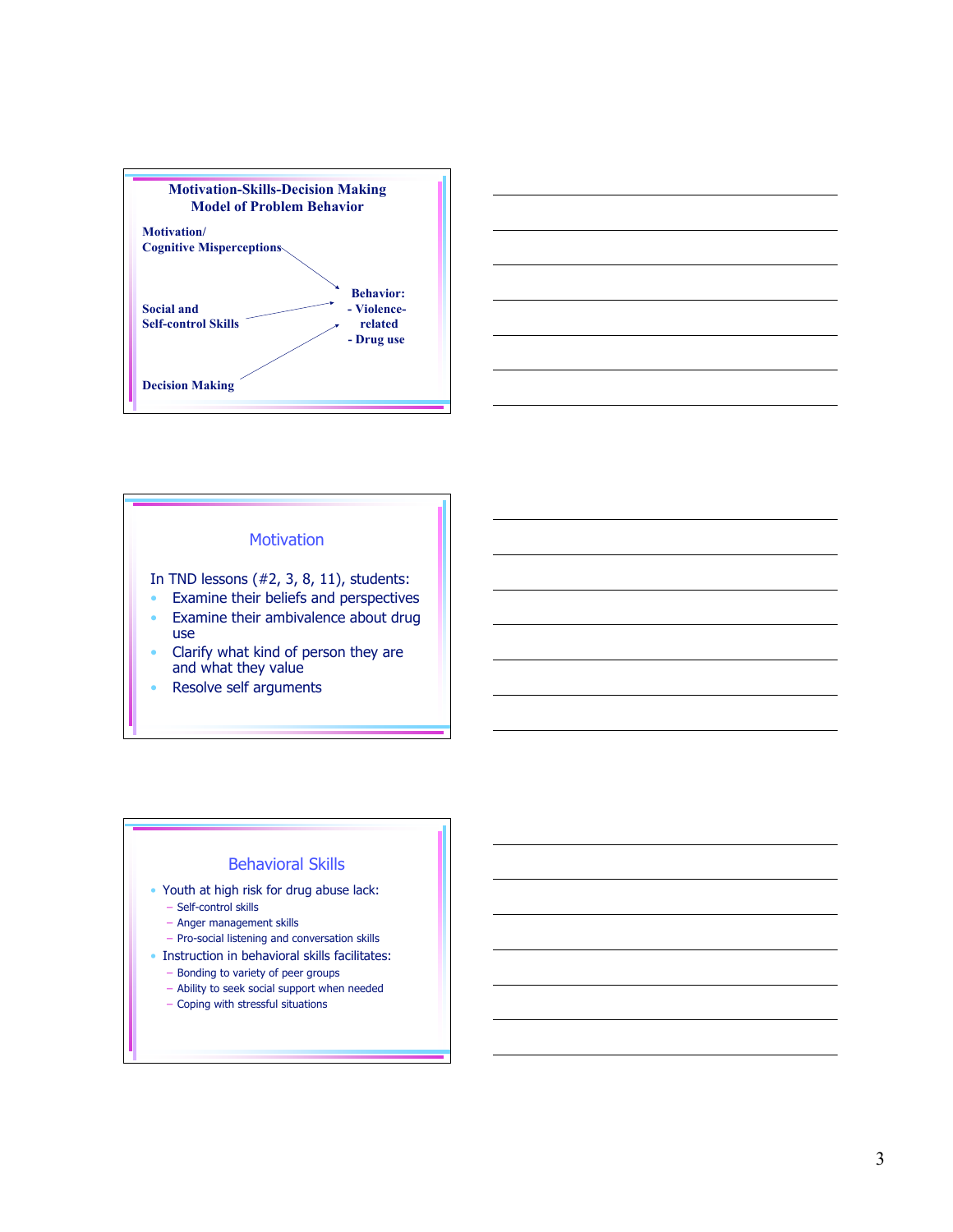### Skill Development in TND

• Social skills

–

- Session 1: Active listening. Students learn the<br>importance of listening and other communication s k i l l s .
- Self-control
	- Session 9: Self-Control. Students learn how to match their behavior to different social situations.
- Coping
	- Session 8: Stress, Health, and Goals. Students learn healthy alternatives for coping with stress.

#### Decision Making in TND

- Session 12: Decision-Making and Commitment
	- Students examine the many choices they have about behaviors, including drug use.
	- They make a personal commitment regarding drug use (e.g., to think about the dangers of drug use, reduce or quit drug use, or continue to be drug free).

# Target Audience for Project TND

- High school youth, ages 14-19, including males and females
- Students in regular and alternative high schools
- Youth from diverse cultural/ethnic groups (e.g., white, Latino/Hispanic, African American, Asian)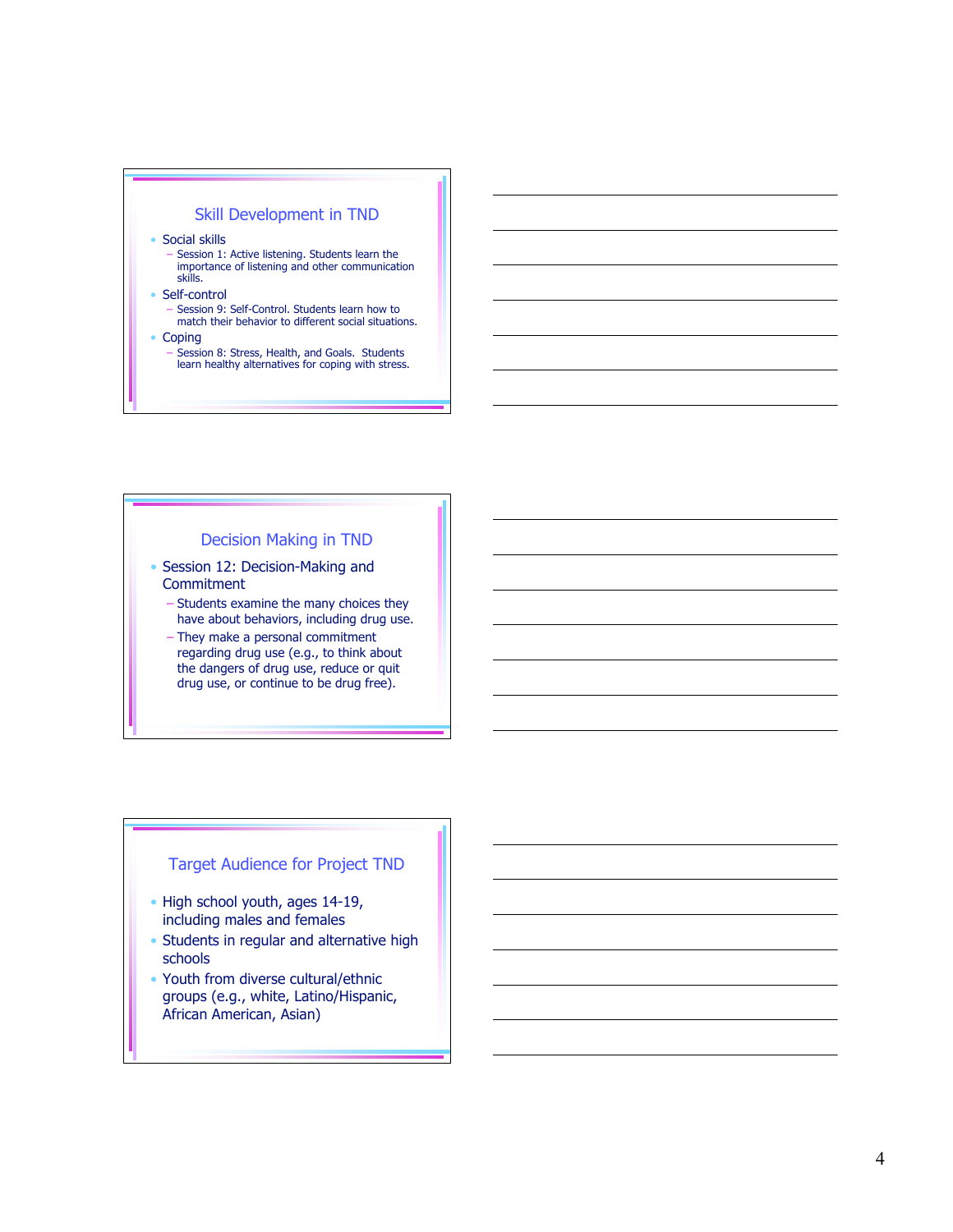# Objectives of the Program

- At the completion of this program, students will be able to:
	- Stop or reduce the use of cigarettes, alcohol, marijuana and hard drugs
	- Stop or reduce weapon carrying
	- State accurate information about environmental, social, physiological and emotional consequences of drug use and abuse
	- Demonstrate behavioral and cognitive skills
	- Make a personal commitment about drug use

Program Evaluation Research

### Evaluation of TND

- 6 experimental (randomized) evaluation studies have been conducted since 1994.
- Studies have involved ethnically diverse groups of students from regular and alternative high schools, in urban, suburban, and rural areas.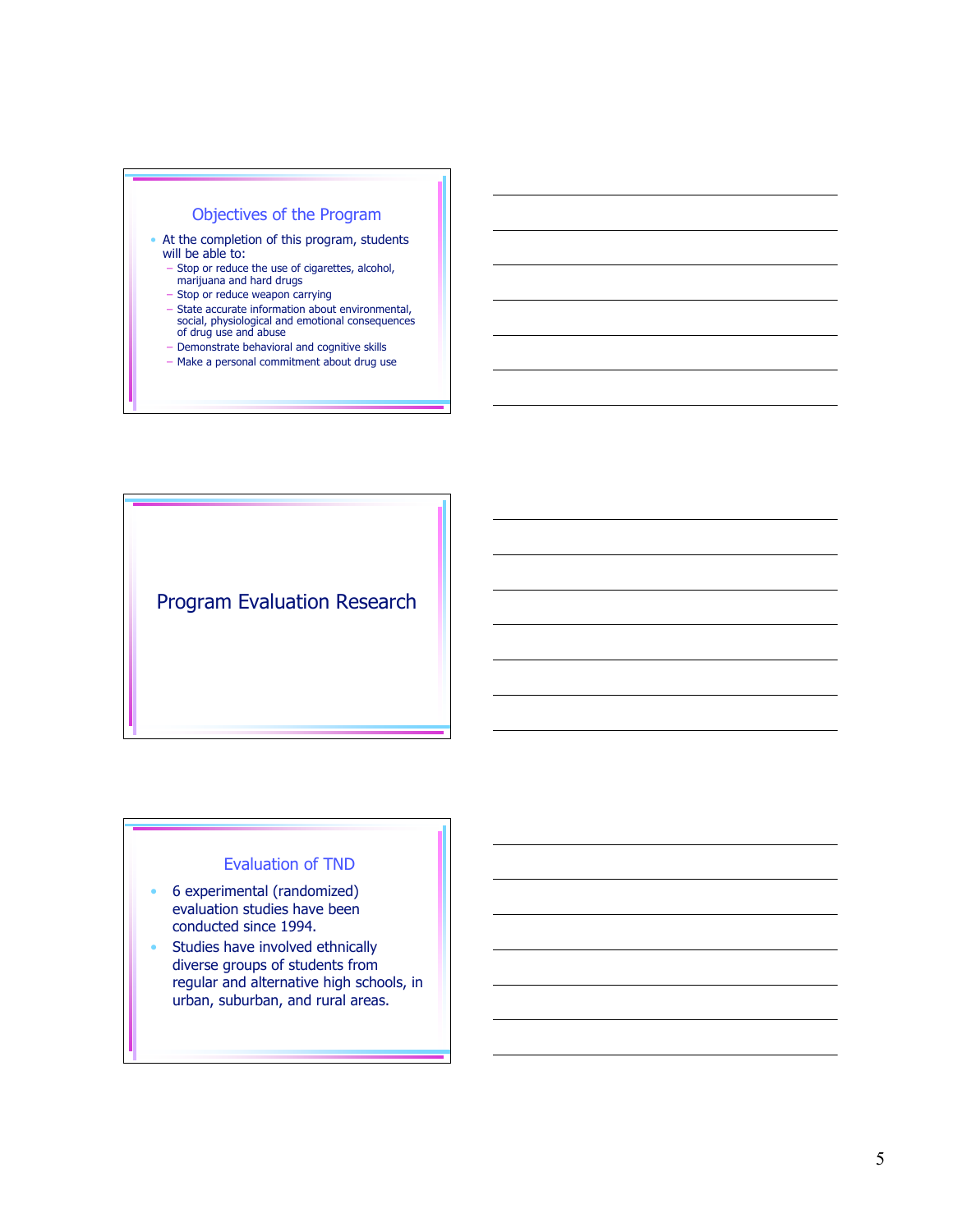|                  | <b>Design</b><br>(Random<br>assignment) | <b>Implementers</b>            | <b>Setting</b>                        |
|------------------|-----------------------------------------|--------------------------------|---------------------------------------|
| 1.               | Program vs.<br>control                  | <b>USC</b> health<br>educators | Alternative*<br>high schools<br>(CA.) |
| $\overline{2}$ . | Program vs.<br>control                  | <b>USC</b> health<br>educators | Regular high<br>schools (CA.)         |
| 3.               | Program taught vs.<br>self-instruction  | <b>USC</b> health<br>educators | Alternative*<br>high schools<br>(CA.) |



| <b>Students in the Early TND Evaluations</b> |                  |                  |                         |
|----------------------------------------------|------------------|------------------|-------------------------|
| <b>Demographics</b>                          | Study 1<br>(AHS) | Study 2<br>(RHS) | <b>Study 3</b><br>(AHS) |
| % Male                                       | 62               | 47               | 54                      |
| % Anglo                                      | 37               | 34               | 45                      |
| % Latino                                     | 46               | 38               | 42                      |
| % African                                    |                  |                  |                         |
| American                                     | 8                | 26               | 5                       |
| % Asian                                      | 4                |                  |                         |
| % Other ethnicity                            | 5                |                  | 1                       |





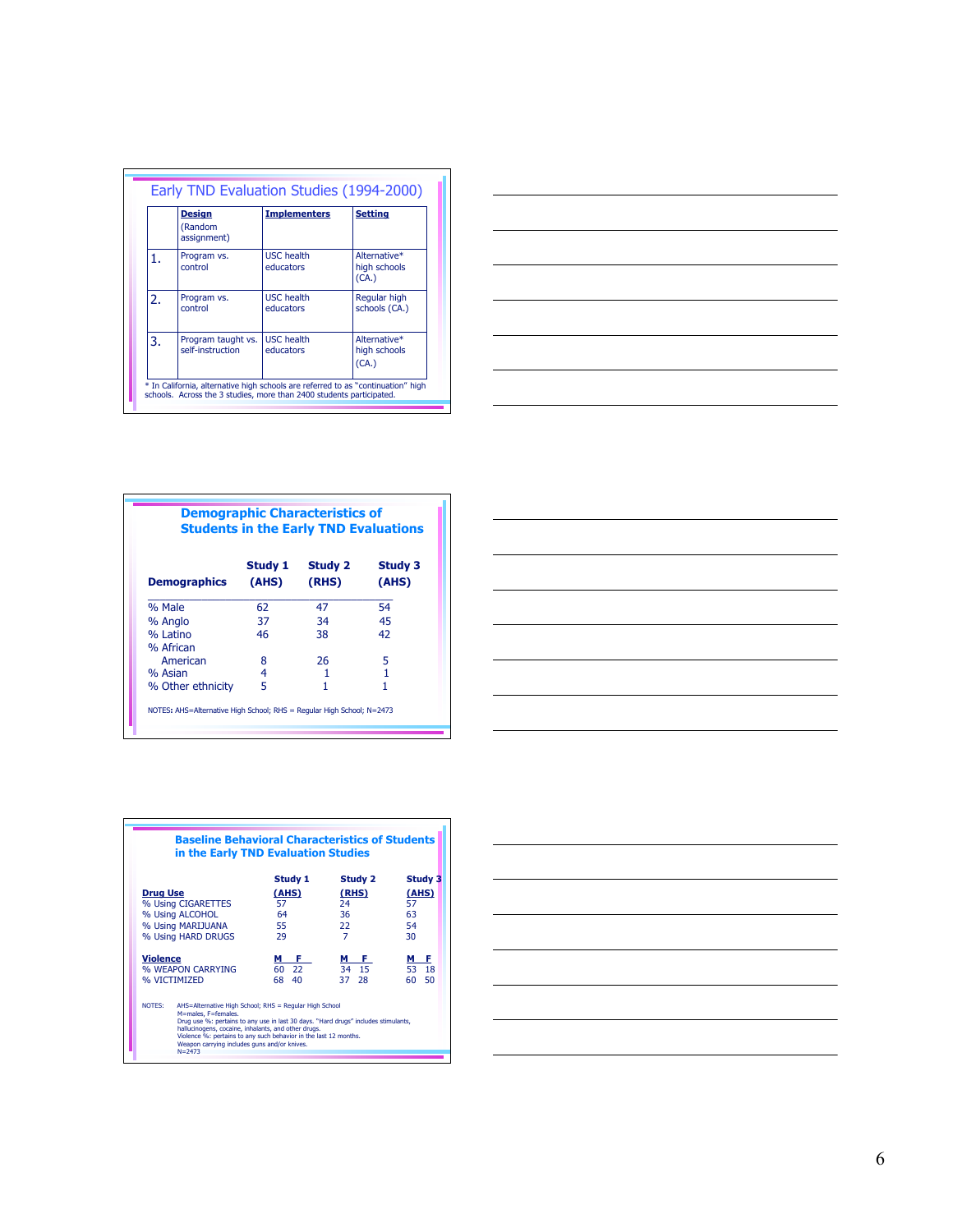| Study 3<br>Study 2            |                                                                                                  |
|-------------------------------|--------------------------------------------------------------------------------------------------|
| (RHS)<br>(AHS)                | Study 1<br>(AHS)                                                                                 |
| <b>27%</b>                    | <b>NS</b>                                                                                        |
| 12%<br>9%                     | 7%                                                                                               |
| 22%                           | <b>NS</b>                                                                                        |
| <b>26%</b>                    | 25%                                                                                              |
| 6%                            | 23%                                                                                              |
| 25%                           | 21%                                                                                              |
| 25%<br>17 <sub>%</sub><br>19% | Notes: AHS=alternative high schools; RHS=regular high schools; NS=not statistically significant; |



|    |                                                                                         | <b>Recent TND Evaluation Studies</b><br>$(2000 \text{ to present})$ |                                                            |
|----|-----------------------------------------------------------------------------------------|---------------------------------------------------------------------|------------------------------------------------------------|
|    | <b>Design</b> (Random<br>assignment)                                                    | <b>Implementers</b>                                                 | Setting*                                                   |
| 4. | Program vs. control                                                                     | USC health educators<br>and trained classroom<br>teachers           | Regular and<br>alternative high<br>schools (CA.)           |
| 5. | TND vs. TND w/<br>social network focus<br>vs. control                                   | <b>USC health educators</b>                                         | Alternative high<br>schools (CA.)                          |
| 6. | Program (regular<br>teacher training) vs.<br>program (enhanced<br>training) vs. control | <b>Trained classroom</b><br>teachers                                | Regular and<br>alternative high<br>schools (across<br>U.S. |



|                     | <b>Demographic Characteristics of</b><br><b>Students in Recent TND Evaluations</b> |         |                             |
|---------------------|------------------------------------------------------------------------------------|---------|-----------------------------|
| <b>Demographics</b> | Study 4<br>(AHS/RHS) (AHS)                                                         | Study 5 | <b>Study 6</b><br>(AHS/RHS) |
| % Male              | 52                                                                                 | 62      | 48                          |
| % Anglo             | 18                                                                                 | 11      | 41                          |
| % Latino            | 62                                                                                 | 72      | 29                          |
| % African           |                                                                                    |         |                             |
| American            | 8                                                                                  | 6       | 16                          |
| % Asian             | 8                                                                                  | n       | 3                           |
| % Other ethnicity   | 4                                                                                  | 11      | 11                          |

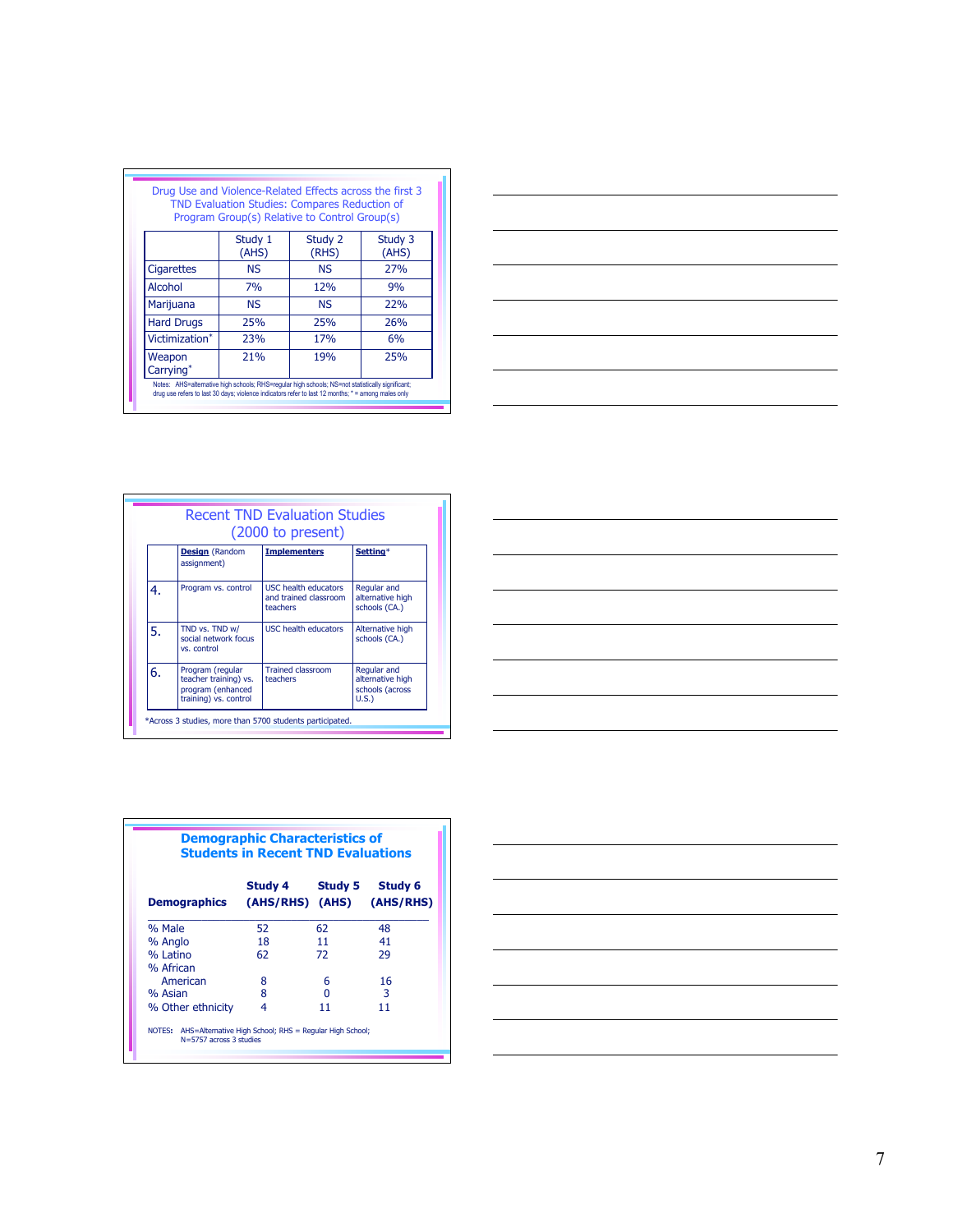#### Key Findings from Recent TND **Evaluations**

#### Study 4:

- TND program had an effect on reducing hard drug use at 1-year follow-up.
- Fidelity of implementation (based on classroom observations) was comparable between USC health educators and trained classroom teachers.

#### Key Findings from Recent TND **Evaluations**

Study 5:

- TND Network program (includes some activities taught with students in peer network groups) had effect on reducing substance use (marijuana, cocaine) at 1-year follow-up.
- TND Network was effective mainly for students with peer networks that did not use drugs.

#### Key Findings from Recent TND **Evaluations**

Study 6:

- TND had effects on short-term outcomes (program-specific knowledge, beliefs, and coping skills) in program vs. control groups.
- Preliminary findings indicate more positive short-term outcomes in classrooms where teachers received enhanced training vs. where teachers received regular training.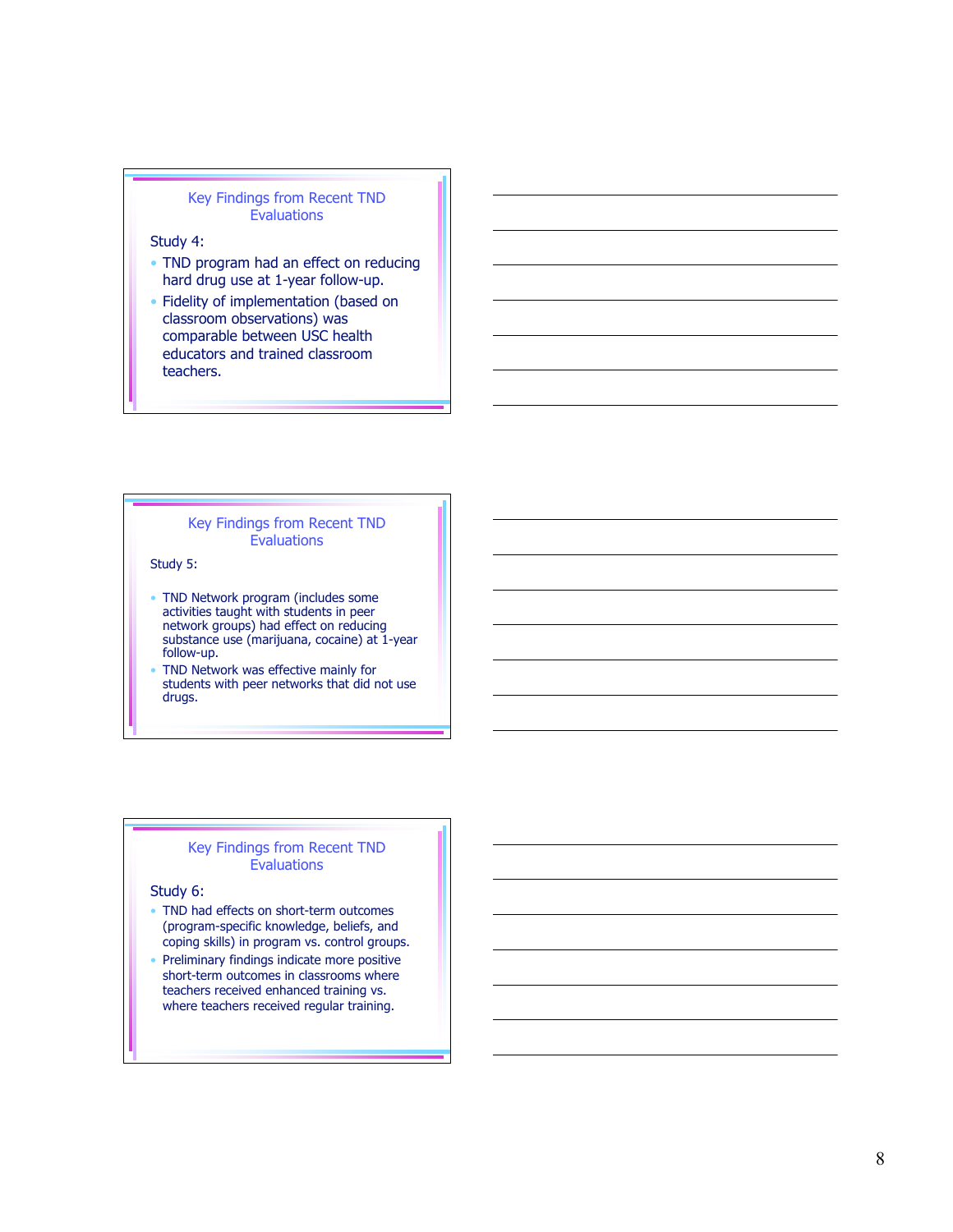### Program Overview and Implementation

# Program Delivery

- Includes 12 classroom-based lessons – Approximately 40-50 minutes each
- Implemented over a 4-week period (3-4 days per week)
	- Option: the program can be implemented twice a week for 6 weeks, on the condition that all lessons are taught.

### Project TND Curriculum Outline

- Session 1: Introduction-Communication and Active Listening
- Session 2: Stereotyping
- Session 3: Myths and Denial
- Session 4: Chemical Dependency
- Session 5: Talk Show
- Session 6: Marijuana Panel\*
- Session 7: Tobacco Basketball and Cessation\*
- Session 8: Stress, Health, and Goals
- Session 9: Self-Control
- Session 10: Positive and Negative Thought and Behavior Loops<sup>\*</sup>
- Session 11: Perspectives
- Session 12: Decision-making and Commitment
- Note: \* = Three new lessons added to the TND-1 curriculum to comprise the (current) 12-session TND-2 curriculum.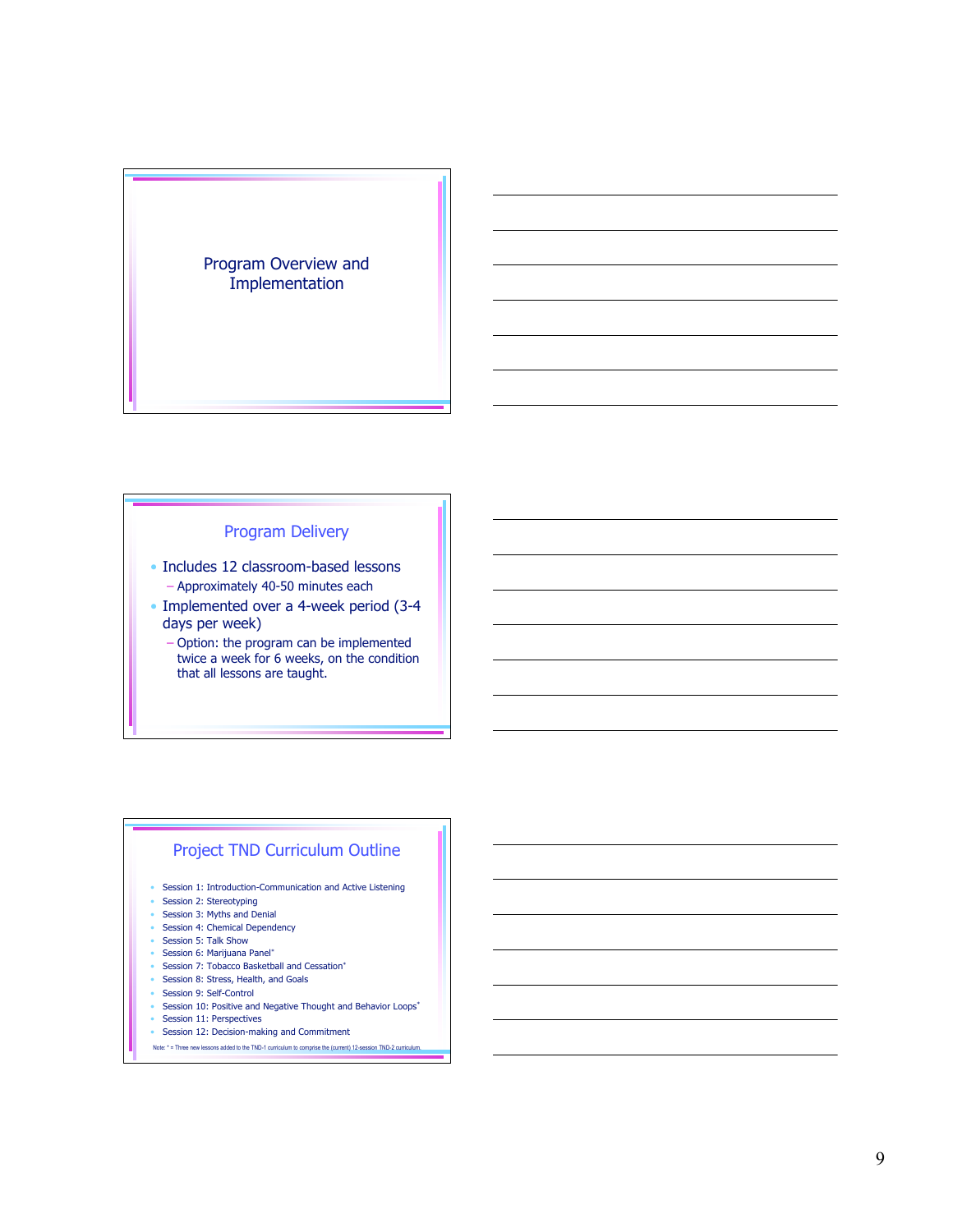#### Teaching Strategies: Socratic Method

- Emphasis on interaction of students with teacher, and students with each other
- Teacher's use of questioning to elicit existing knowledge
- Students assemble facts and draw conclusions from facts
- Students tend to "own" the answers they produce, which enhances their beliefs against d r u g a b u s e

# Methods: The T.N.D. Game

- Designed to:
	- Motivate student participation
	- Reinforce learning
	- Aid the teacher with classroom management
- Used as:
	- Previous session review at the beginning of c l a s s
	- Session summary at the end of class

# Methods: Psychodrama (Talk Shows)

- Involves having a person behave like they would in a real world situation.
- Provides students with training in empathy.
- Allows students to better appreciate drug abuse consequences by experiencing a network of drug abuse related social roles.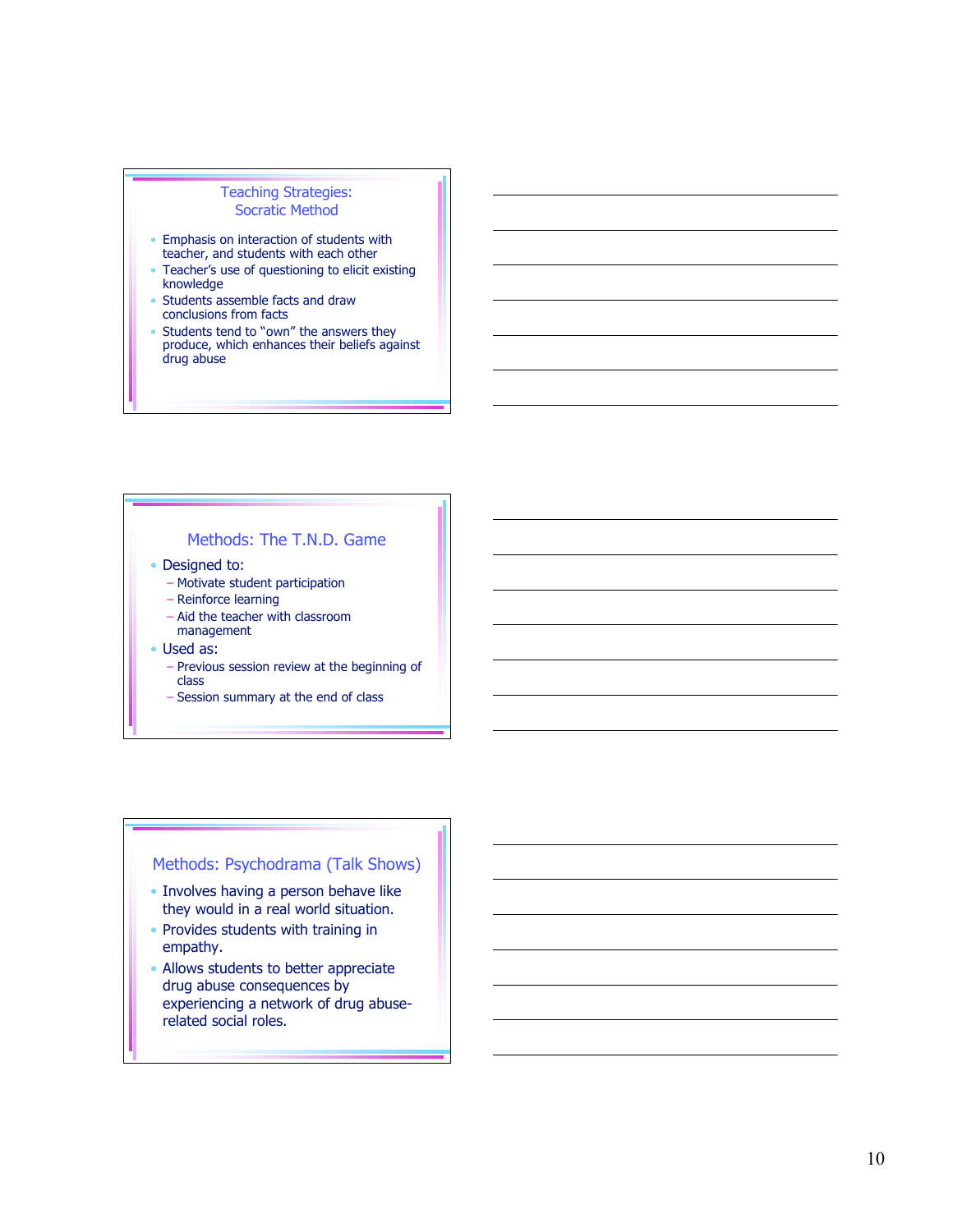# Methods: Role-Playing

- Involves having students practice how to handle social situations that they may experience in the future.
- Is used in session 9 (Self Control).

Additional Methods for Student Involvement

- Group discussion
- Student worksheets (e.g., character lists)
- Peer perspectives (e.g., cue cards)

### Materials Needed for Session Delivery

- TND Teacher's Manual and student workbooks
- TND Game board and pieces
- TND Game score sheets
- TND Video "Drugs and Life's Dreams"
- Flip chart, white board, or overhead projector
- Role sheets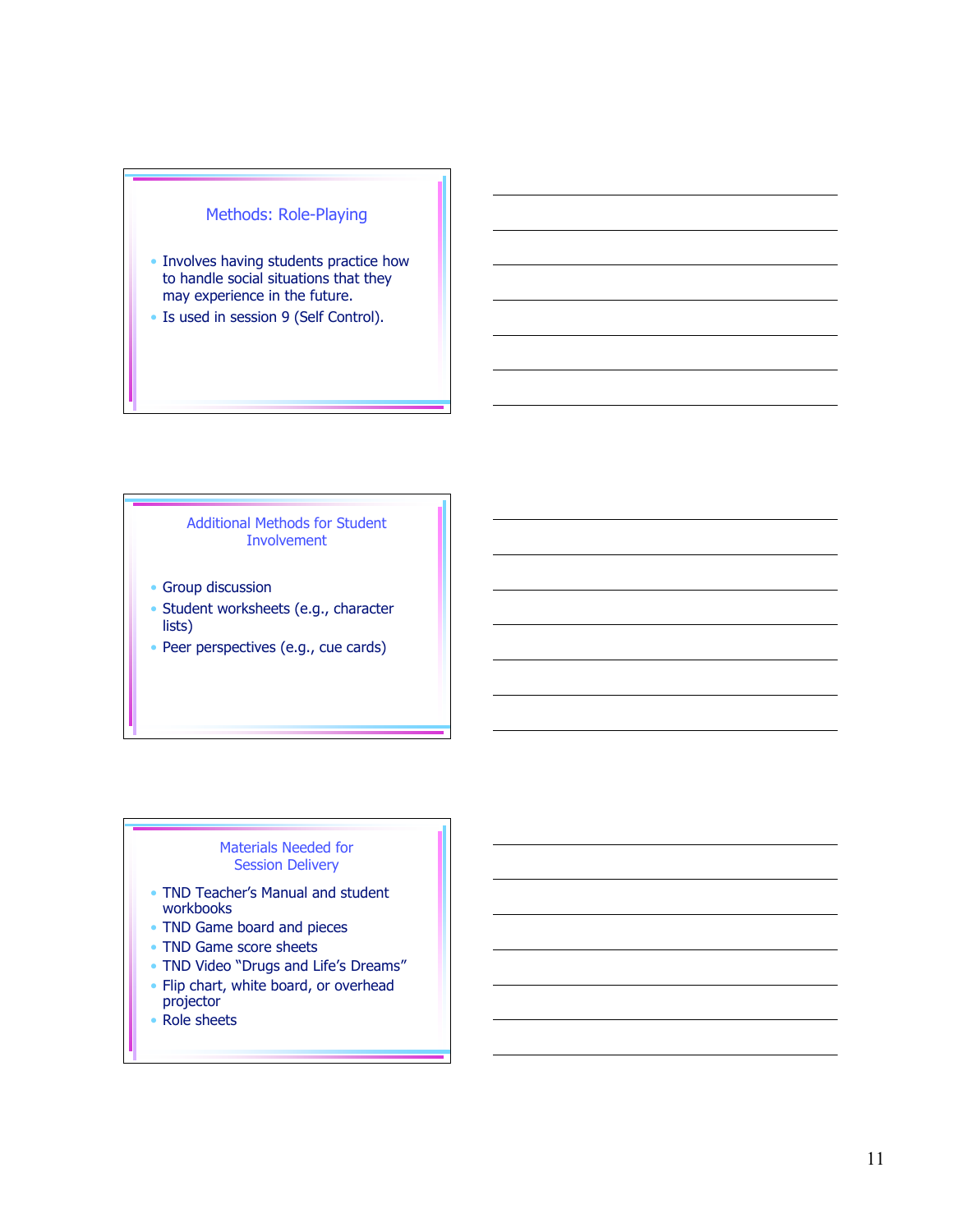

Dissemination of Project TND

#### **Research to Practice: Selected Critical Issues**

- Will "real world" settings adopt evidencebased prevention programs and implement them with fidelity?
- Will they achieve program effects?
- What type of training, technical assistance, and organizational capacity-building is necessary for effective implementation?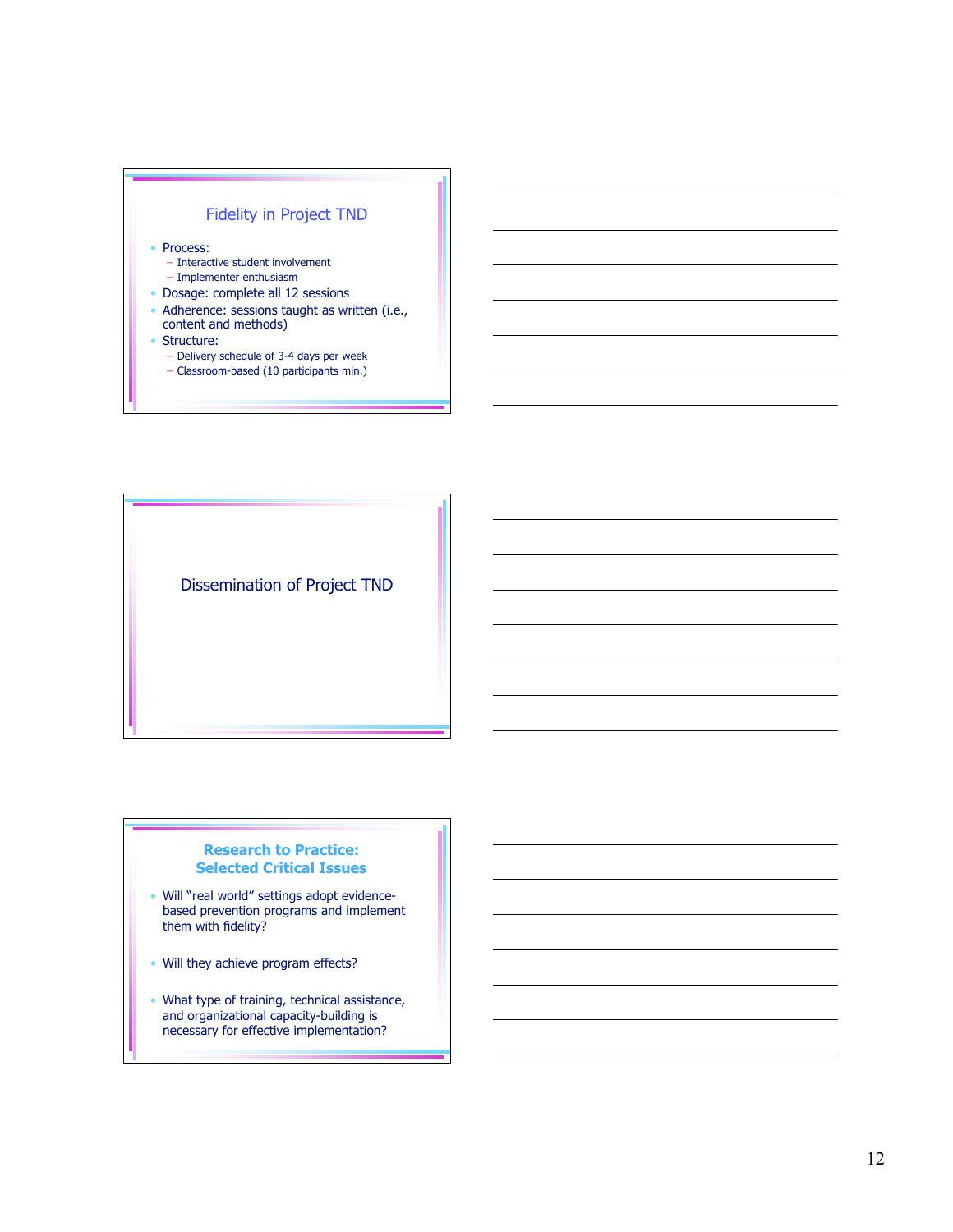

- Since 2001, program has been adopted by hundreds of organizations nationwide
- In 2005, we interviewed 120 organizations that had purchased TND ("early adopters"):
	- 37% schools or districts
	- 48% community-based agencies • 15% other (including health/mental health depts.)

#### ssman et al., 2001; 2003; 2005





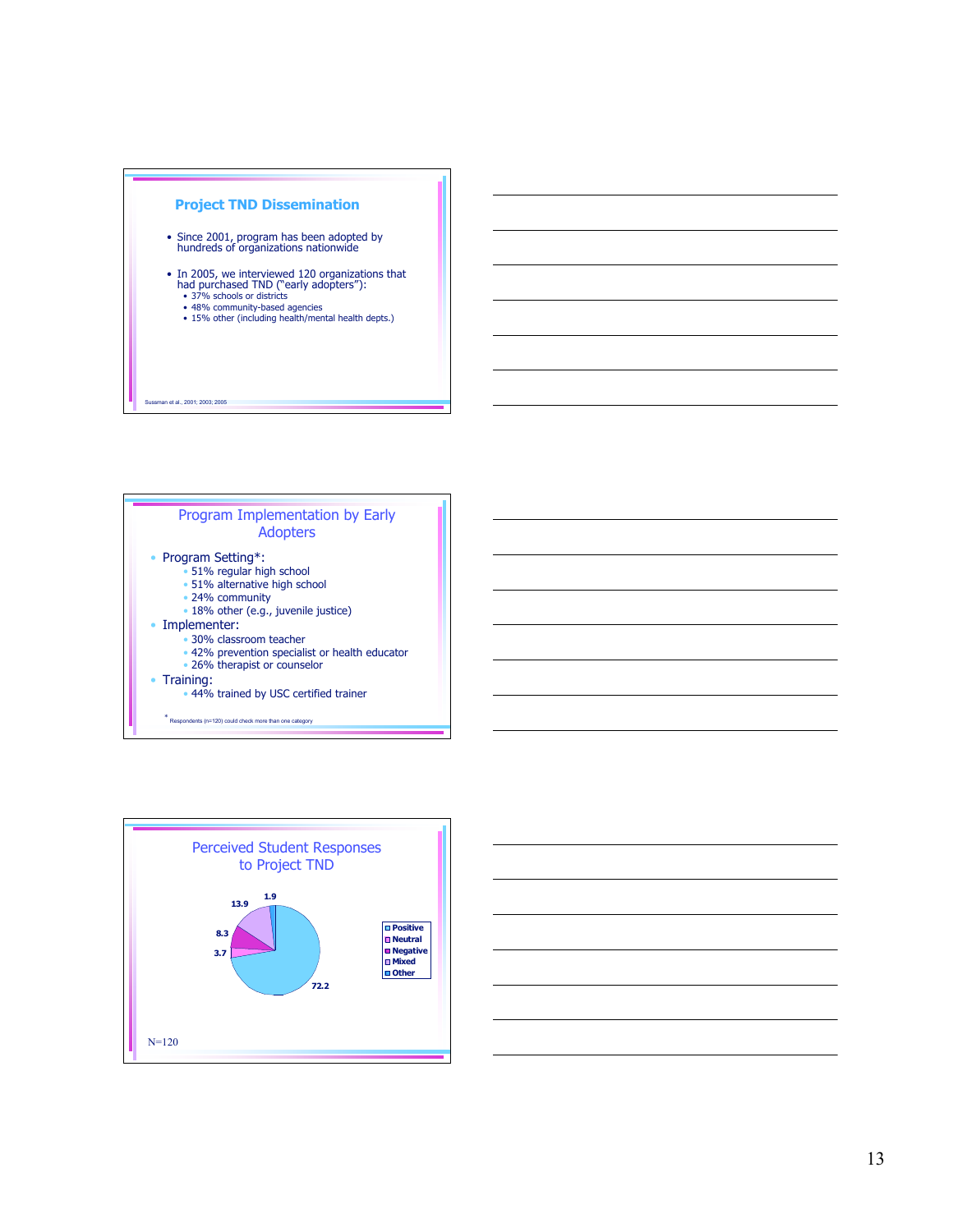





- 3% Asian 7% Mixed
- 

14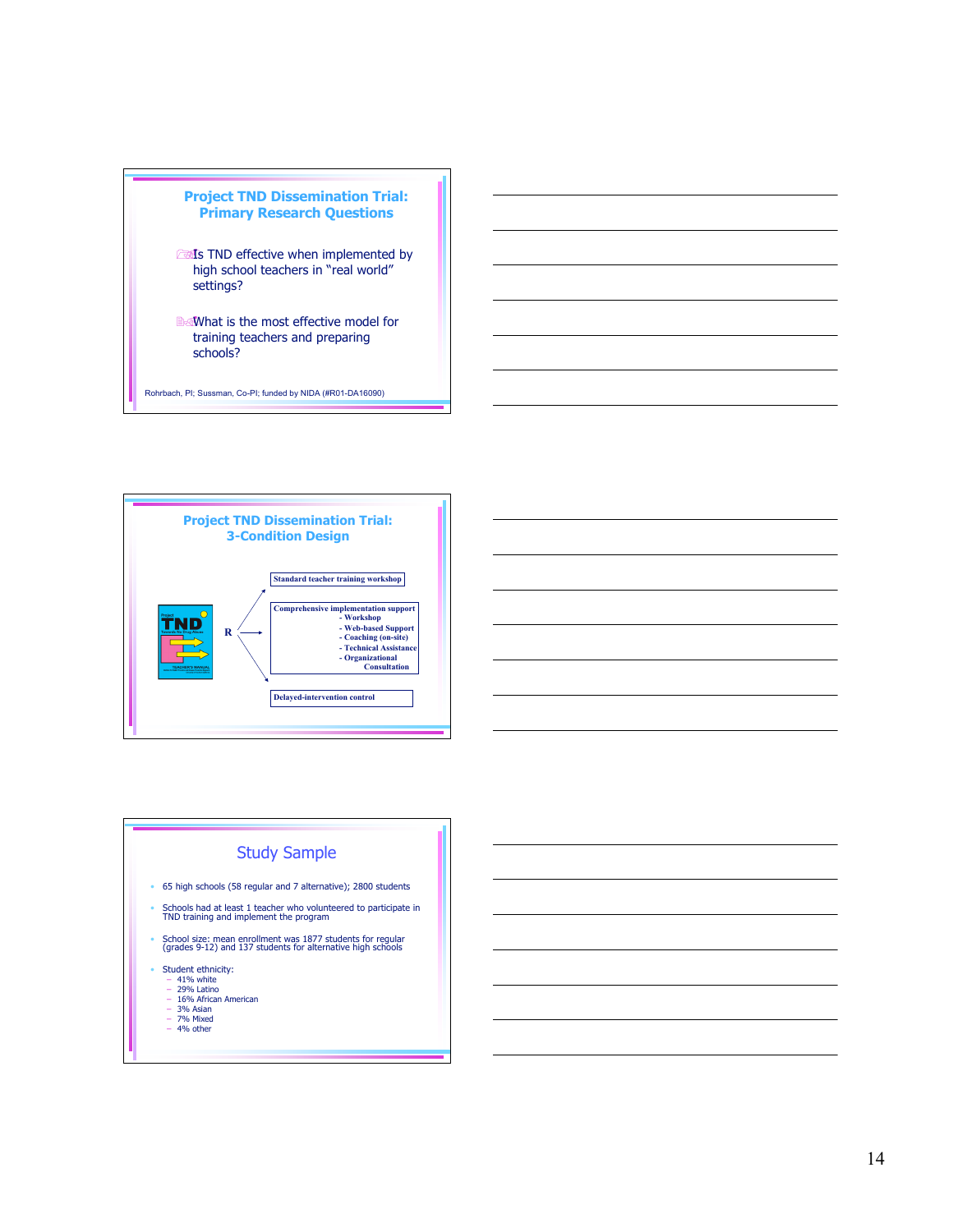



### Process Evaluation: Teacher Data

- Sample: 79 teachers from 65 schools
- Gender: 51.8% female
- Ethnicity:
	- 80.3% White
	- 11.5% African American
	- 6.6% Latino
	- $-1.6%$  Asian
- Average teaching experience: 15.3 years

| <b>Variable</b>                   | <b>Mean</b> |
|-----------------------------------|-------------|
| Post-training confidence:         | Ջ           |
| can do a good job (1-10)          |             |
| Post-program confidence:          | 6.1         |
| did a good job $(1-7)$            |             |
| Post-program: Liking of TND (1-7) | 5.9         |
| Post-program: Comfort             | 5.5         |
| $w/$ approach $(1-7)$             |             |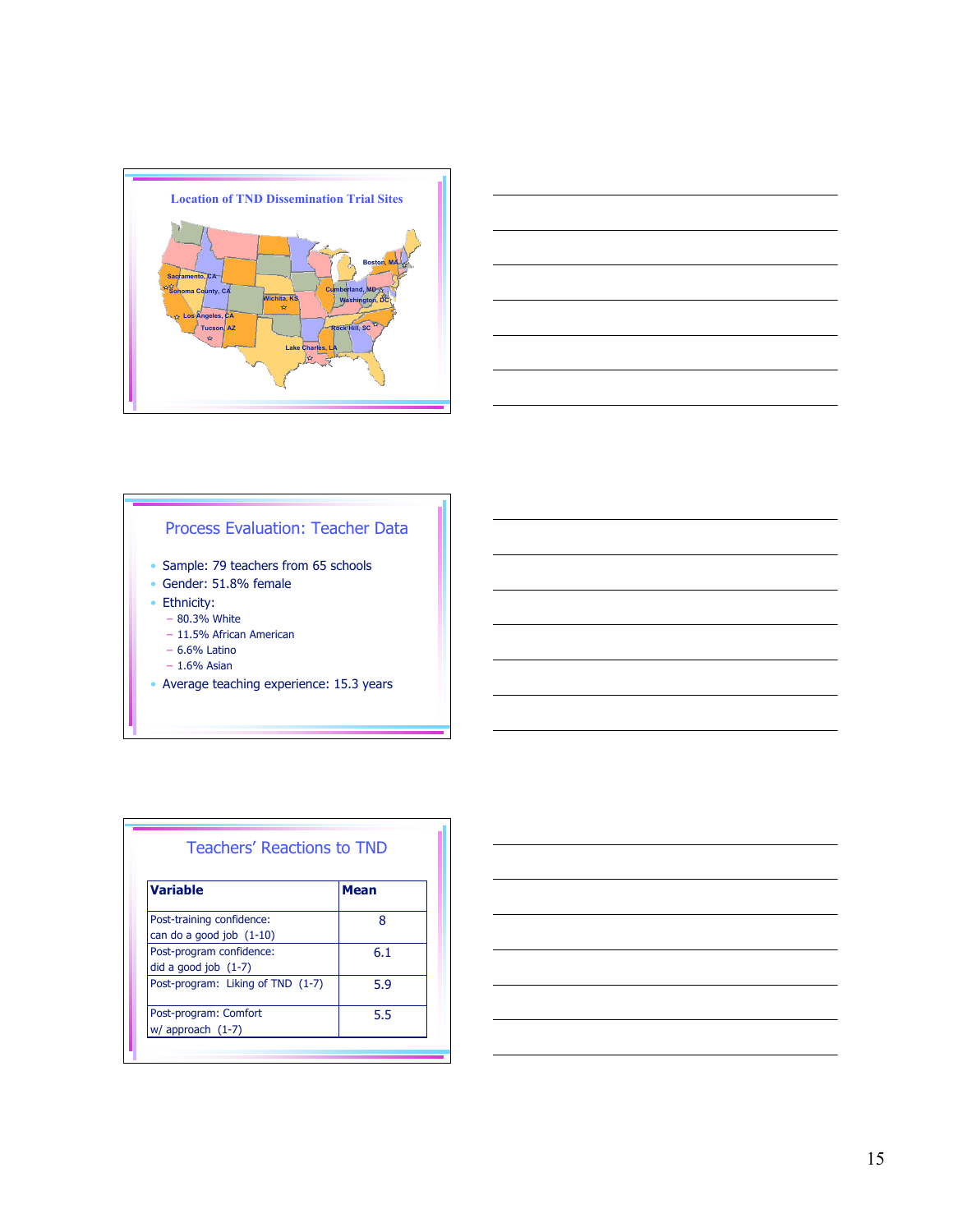# Teachers' Reactions: Examples

- Liked the most about TND:
	- It was very easy to implement into our health curriculum.
	- Easy to follow lesson plans.
	- Games and discussion panels made the class fun and enjoyable.
- Liked the least about TND:
	- A little more training would have been helpful, to model how to teach the program.

### Fidelity Assessment

- Program dosage
	- Self-reported mean completion of lessons  $= 2.9$
	- Scale is 1=none of lesson, 2=part lesson, 3=full lesson
- Quality of delivery
	- In-class ratings of confidence, enthusiasm, student interest, interactivity, etc. by USC observer

| <b>Fidelity Variable</b>              | <b>Mean</b> |
|---------------------------------------|-------------|
| Objectives of lesson met (1-7)        | 4.5         |
| Teacher elicited responses (1-7)      | 4.1         |
| Teacher enthusiasm (1-7)              | 4.8         |
| Student interest (1-7)                | 4.6         |
| Class control $(1-7)$                 | 4.8         |
| Global rating: how well it went (1-3) | 17          |